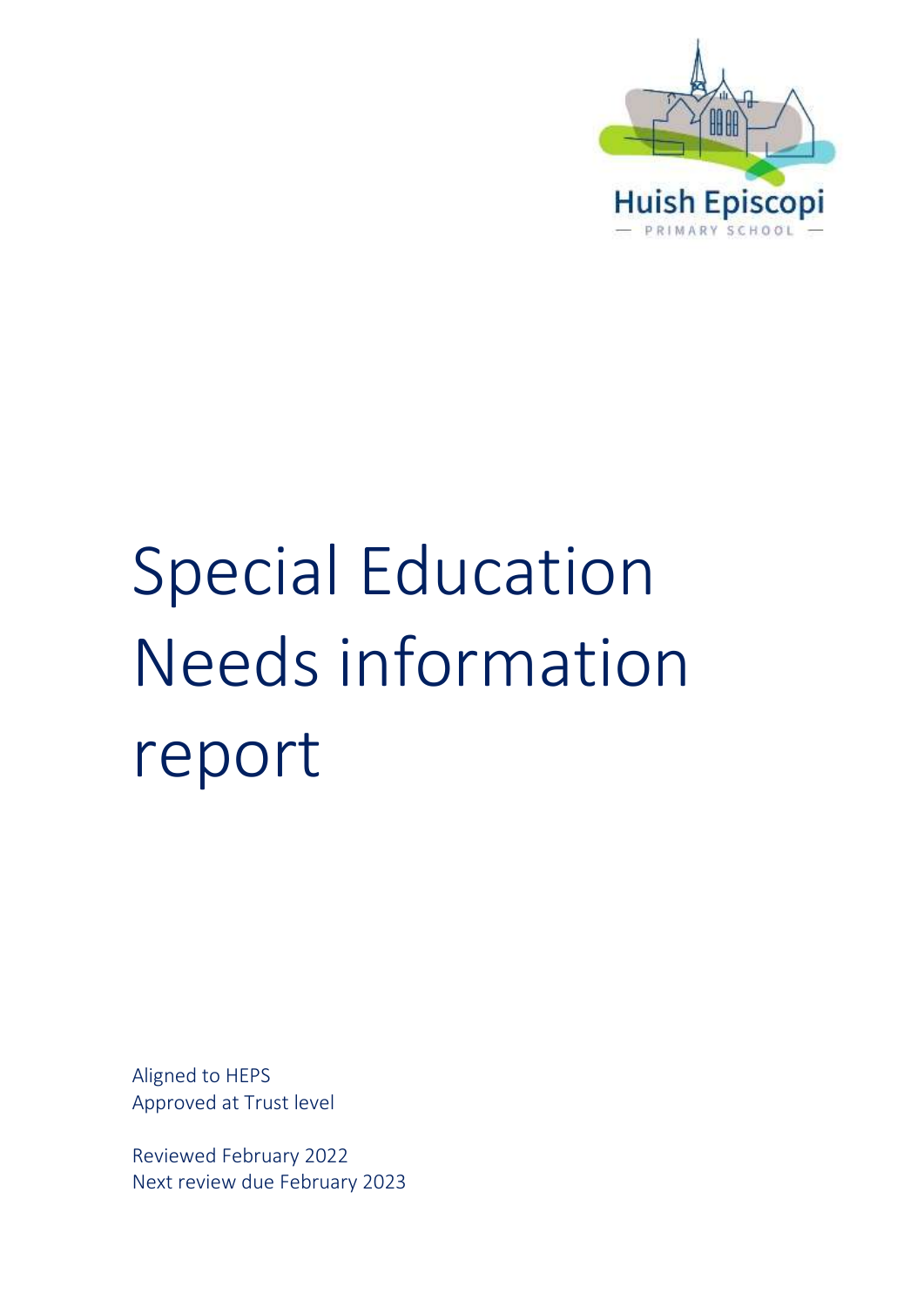

# Special Education Needs (SEN) information report

The aim of this policy is to set out which charges may be made for activities, which remissions will be implemented, and the circumstances under which voluntary contributions will be requested from parents.

Special Educational Needs Co-ordinator (SENCo): Mrs Claire Monk (Tuesday, Wednesday and Thursday), currently on maternity leave.

Interim SEN Leader: Mrs Lou Kenchington

SEN Governor: Julia Gadd

#### Who do I see if I am worried?

Your child's Class Teacher is your first point of contact. You can arrange to speak to the Class Teacher after school, usually by appointment.

You can also arrange to speak to the school's SENCo, Mrs Claire Monk —please call the School Office on 01458 250673 or email [office@HEPS.ppat365.org.](mailto:office@HEPS.ppat365.org)

An appointment with the Headteacher, Tiffany Doughty-Davis, can also be made through the School Office.

#### Whole School Approach

Huish Episcopi Primary School is part of the Preston Primary Academy Trust (PPAT). The school has six classes and caters for pupils from the age of 4 to 11.

The aims and values of the school are that: *'Each child who leaves our school should depart as an academically curious life-long learner and a confident and thoughtful citizen who believes in equality of opportunity for all; they should have the tenacity to effect change in this community and beyond for the greater good.'*

At Huish Episcopi Primary School we are committed to offering an inclusive curriculum to ensure the best possible progress for all of our pupils whatever their needs or abilities. All children are of equal value and deserve access to resources and opportunities to develop their full potential. We believe that all teachers are teachers of pupils with special educational needs. Class teachers are responsible for the progress of pupils in their lessons. They are highly skilled practitioners, trained to teach children with all types of additional learning requirements and are responsible for making the curriculum accessible to all pupils.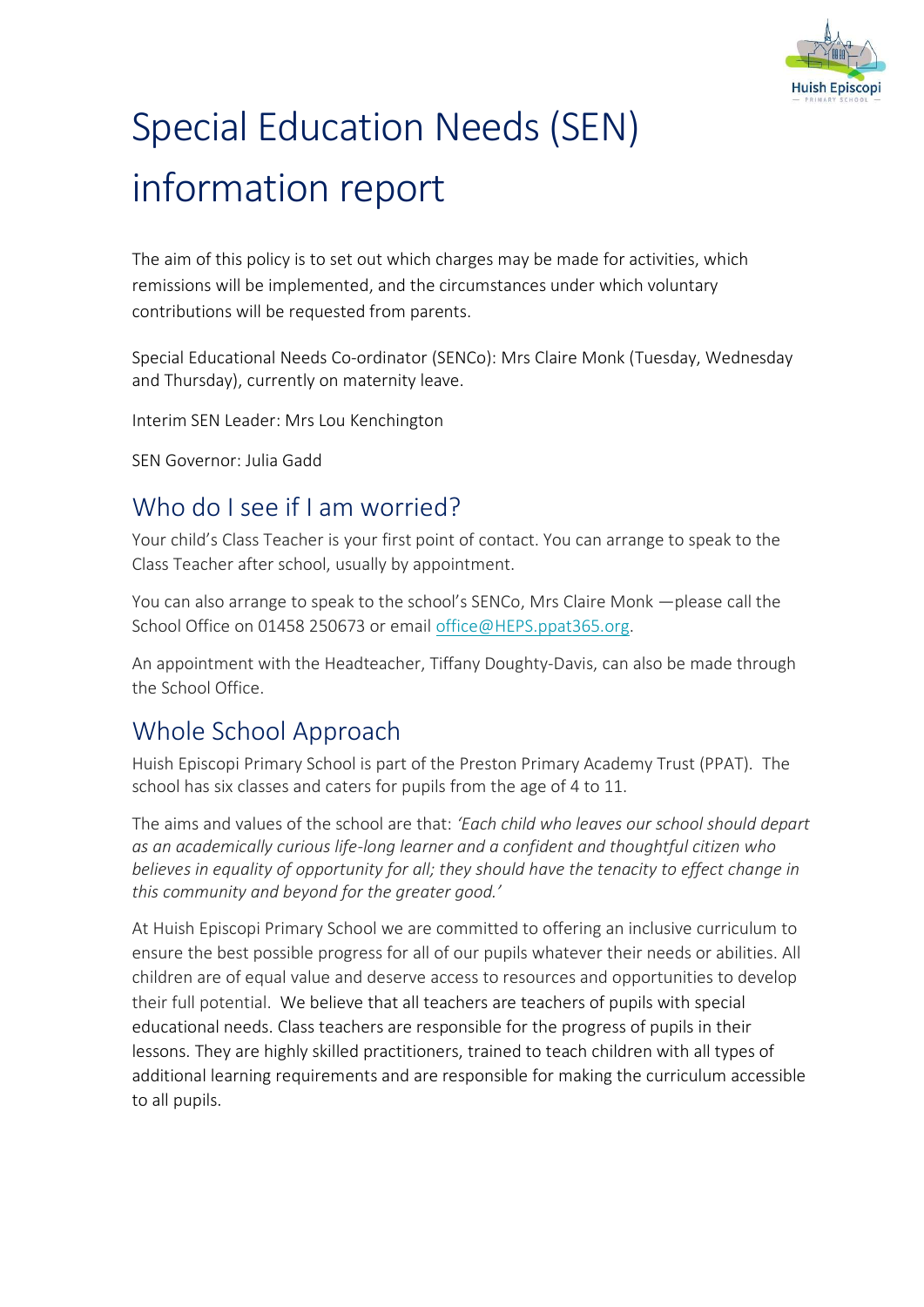## Definition of Special Educational Needs:

"A child of compulsory school age or a young person has a learning difficulty or disability if he or she:

- has a significantly greater difficulty in learning than the majority of others of the same age, or
- has a disability which prevents or hinders him or her from making use of facilities of a kind generally provided for others of the same age."

(Special Education Needs Code of Practice, 2015)

#### Special Educational Needs (SEN)

SEN are generally thought of in the following four broad areas:

- Communication and Interaction
- Cognition and Learning
- Social, Emotional and Mental Health
- Sensory and/or Physical Needs

#### Approach to Teaching Children with SEN

Your child's progress is continually monitored by their class teacher, SENCo and the Leadership team. A graduated approach of Assess, Plan, Do, Review is always used. A range of evidence is collected through the usual assessment and monitoring arrangements and from standardised testing. If this suggests that the child is not making the expected progress, class teachers will consult with the SENCo in order to decide whether additional and/or different provision is necessary.

Sometimes, some children require further support that is 'additional to or different from' the support generally offered in class. This enhanced level of support is called SEN Support. Where it is determined that a pupil does have SEN, parents will be formally advised of this and the decision will be added to the SEN register. The aim of formally identifying a pupil with SEN is to help school ensure that effective provision is put in place and so remove barriers to learning.

If the child continues to demonstrate considerable cause for concern, a request for an 'Education, Health, and Care Plan' will be made with support from outside agencies such as the Educational Psychology Service or a Speech and Language Therapist.

# Arrangements for consulting parents of children with SEN and involving them in their child's education

• As soon as your child's needs have been identified we will contact you and invite you to meet to discuss plans to help your child make better progress.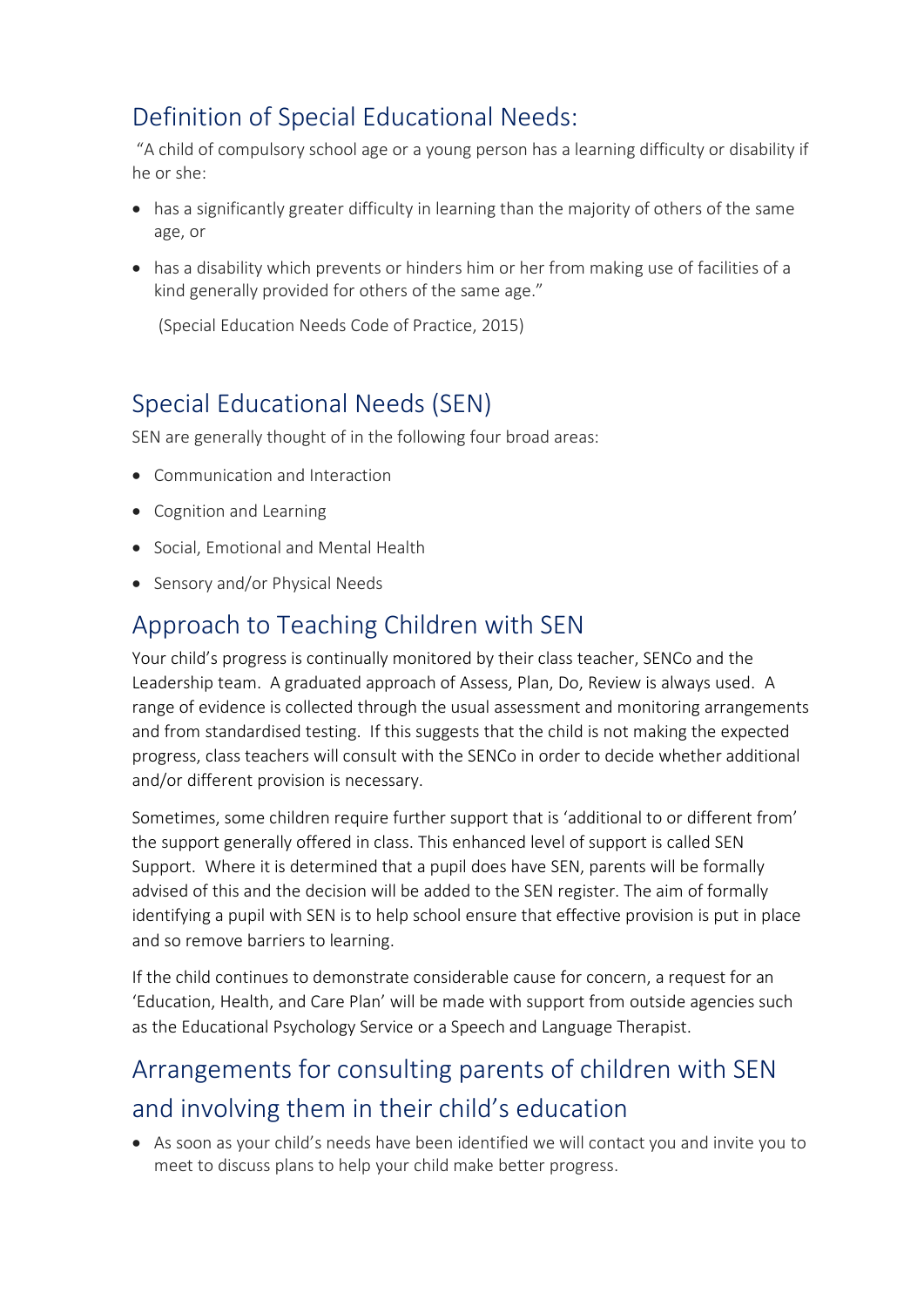- Children on the SEN register will have an Individual Learning Plan (ILP) which will be sent home, reviewed and shared with parents on a termly basis. Parents are invited to add their views to the ILP.
- Parents are invited to discuss their child's progress at parents evening meetings with the class teacher and also with the SENCo.
- Annual Review meetings will take place for children with an EHCP.

# Arrangements for consulting young people with SEN and involving them in their education

- Individual discussions will take place with children about their perception of their needs and feelings surrounding this.
- Individual Learning Plans (ILPs) including targets and reviews will be discussed with your child at an age-appropriate level and they will be encouraged to take ownership of their targets.
- All children are encouraged to talk about their learning in pairs and small groups.
- Pupil interviews provide opportunities for pupils to feedback about what is working well and what could be improved.

# Arrangements for assessing and reviewing pupils' progress towards outcomes

Children on the SEN register will have an Individual Learning Plan (ILP) which will be sent home, reviewed and shared with parents and the child on a termly basis. Parents are invited to add their views to the ILP.

Children with an EHCP also have an Annual Review every year, in addition to the termly reviews of ILPs.

The interventions that a child has are tracked and the impact is measured to ensure progress.

#### How do we adapt the curriculum and learning environment?

The school makes reasonable adjustments to both the curriculum and learning environment to meet the range of special educational needs of children. This can mean teachers plan:

- Small group or 1:1 learning
- Pre-teaching content or vocabulary
- Use of Somerset Total Communication, symbols or visual prompts
- Adapted resources and materials to make them accessible for pupils with specific difficulties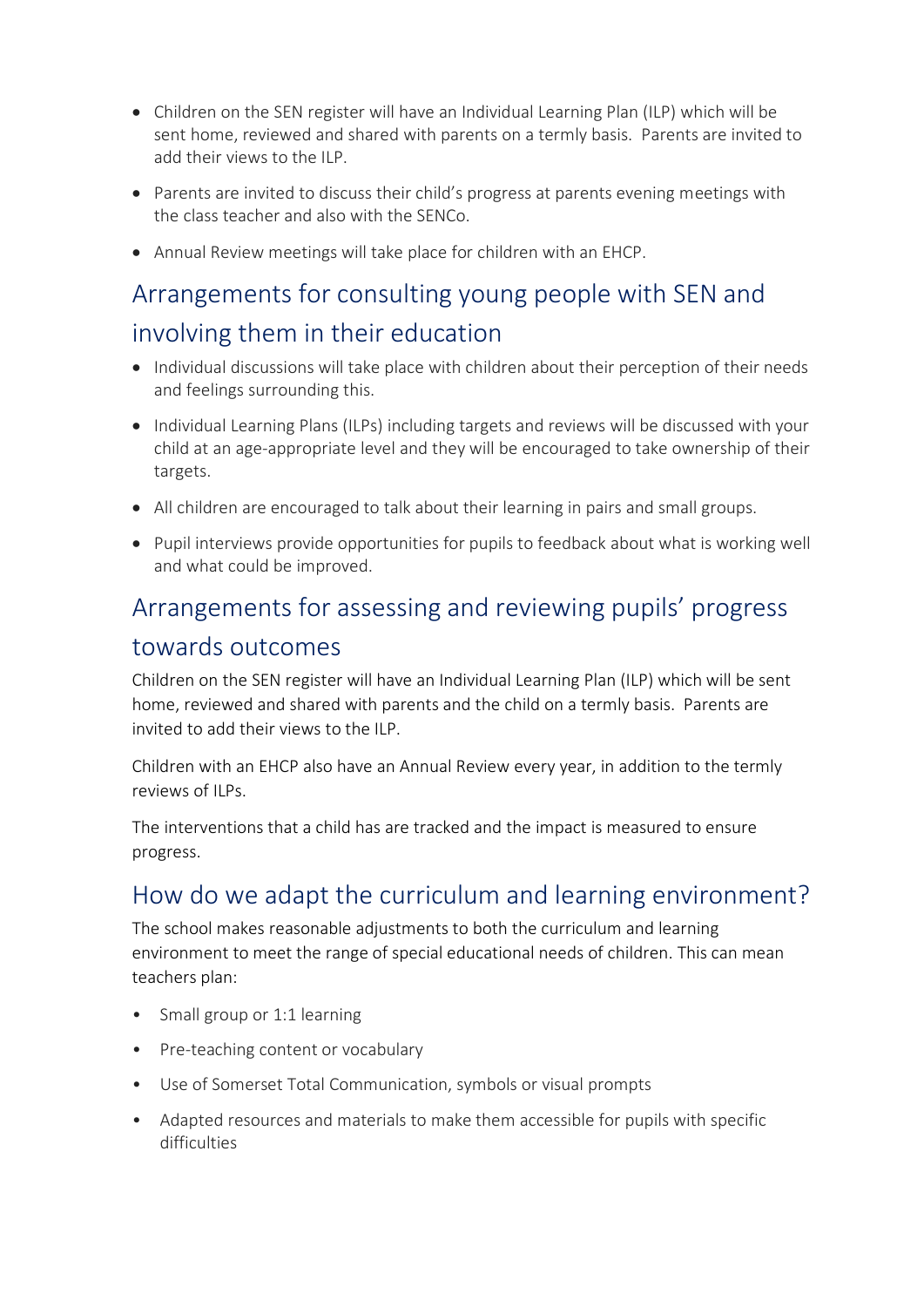• Additional/specialised apparatus or materials (e.g. wobble cushions, pencil grips, coloured overlays)

# Additional support for learning that is available for pupils with SEN

Liaison with external agencies supplements the support and assessment of the needs of individuals. Regular liaison is maintained with the following external agencies for pupils with SEN Support or Higher Needs funding and pupils with EHC plans:

- Virtual School and Learning Support Team Services
- Social, Emotional & Mental Health Advisory Teachers (Somerset Partnership School)
- Educational Psychology Services
- Children's Social Care
- Speech & Language Therapy
- Autism and Communication Service
- CAMHS (Child and Adolescent Mental Health Services)
- Occupational Health
- Physiotherapy
- Service for the Hearing Impaired
- Service for the Visually Impaired
- Physical Impairment and Medical Support Team
- SENATAS (Special Educational Needs Assistive Technology Advisory Service)
- School Nurse
- Looked after Children officer
- Somerset Special Educational Needs and Disability Information Advice and Support Service (SENDIAS)
- Parent and Family Support Adviser (PFSA)

# Expertise and training of staff to support pupils with SEN, including how specialist expertise will be secured

Members of staff are trained in:

- ILI (Individual Literacy Intervention)
- Spelling Detectives
- SALT and OT programmes
- ELSA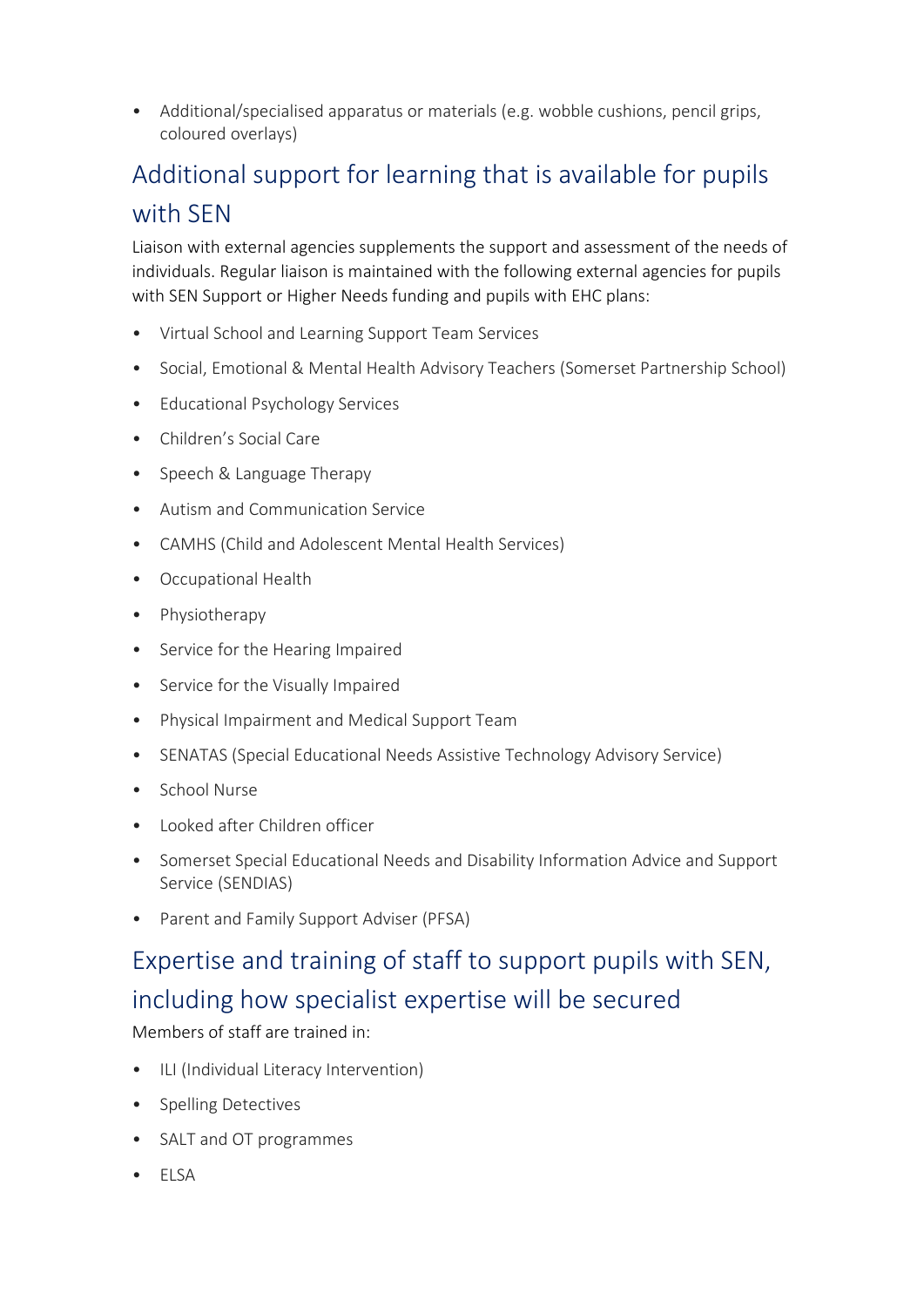- First Aid training
- TEAM Teach (SENCo)
- Supporting speech sound development
- Phonics
- Teaching pupils with dyslexia
- Strategies to support children with working memory difficulties
- 'Making Sense of Autism' Level 1 training.

#### Support for improving emotional and social development

At Huish Episcopi Primary School all adults within the school community are responsible for the welfare of all our pupils. We have a range of inclusive provision available to all children, including:

- Mutual trust and respect between all adults and children
- Personal, Social, Health Education (PSHE) curriculum in class
- Teacher led Circle Times to explore emotions, feelings and worries
- Class teachers adapting approaches within class to support a child's needs

We work with parents, professionals and through our SEND identification process to identify any specific provisions that may be required for individual children or small groups. This may include:

- Small group social interventions such as 'Time to Talk' or 'Talkabout'
- Emotional Literacy Support Assistant (ELSA) sessions
- Home-school communication books
- Interventions from South Somerset Partnership School (focusing on Social, Emotional and Mental Health needs)
- Interventions from the Mental Health Support Team

## How the effectiveness of the provision made for pupils with SEN is evaluated

- Monitoring of lessons, work scrutiny and analysing pupil progress data
- Parent and pupil conversations to gather feedback and ideas on how we can further support pupils with SEND
- Pupil progress meetings to analyse data, track progress and discuss individual pupil needs.
- Evaluation of interventions ensuring progress is measurable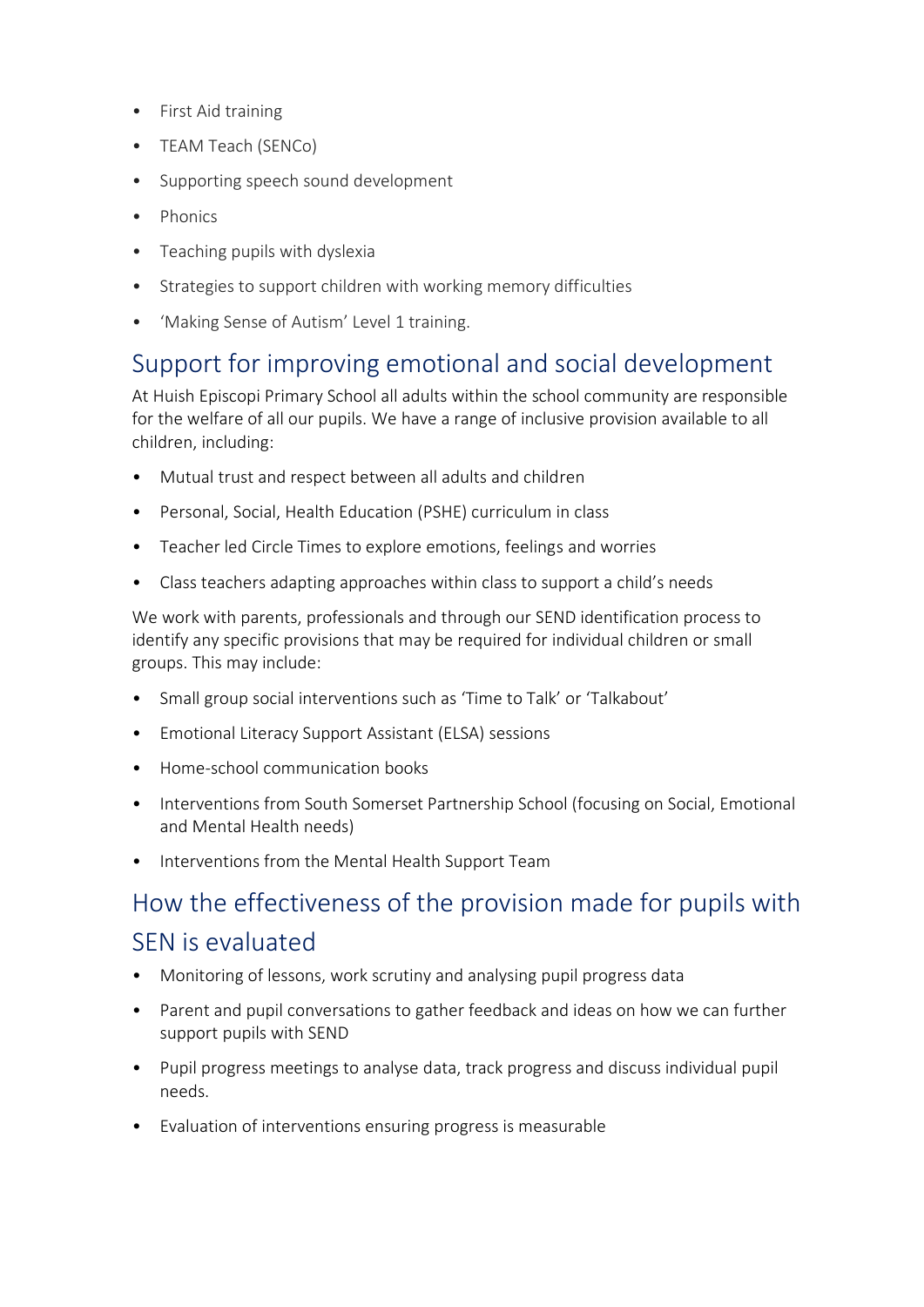# How pupils with SEN are enabled to engage in activities available with those in the school who do not have SEN

- Extra-curricular clubs and activities are available to all pupils regardless of need, and we are committed to making reasonable adjustments to ensure participation for all.
- Activities outside the classroom and school trips are available to all
- Risk assessments are carried out for each trip
- Additional adults are deployed to accompany pupils
- Health and safety audits will be conducted as and when appropriate

# Arrangements for supporting pupils moving between phases of education and preparing for adulthood

- Staff work closely to share information about pupils to ensure that specific needs of individuals are met
- Additional support, including additional visits, are available for pupils with SEN to help them make successful transitions
- Parents and children are fully involved in the process
- Additional time with new teachers and in the new surroundings may be provided
- Pupils may be given Transition Passports which include photographs of their new teacher, TA and learning environment
- We work very closely with our local secondary providers and transition can be adapted to meet the needs of the individual child as deemed necessary, including extra visits and meetings with parents
- If your child is moving to another school, we would make contact with the new provider to ensure the transfer of information and the child's school files

# Support services available to parents/carers of pupils with

#### SEN

Somerset Special Educational Needs and Disability Information Advice and Support Service (SENDIAS)

[https://www.somerset.gov.uk/education-and-families/special-educational-needs-and](https://www.somerset.gov.uk/education-and-families/special-educational-needs-and-disabilities-send/#Somerset-SENDIAS-(Special-Educational-Needs-and-Disability-Information,-Advice-and-Support))[disabilities-send/#Somerset-SENDIAS-\(Special-Educational-Needs-and-Disability-](https://www.somerset.gov.uk/education-and-families/special-educational-needs-and-disabilities-send/#Somerset-SENDIAS-(Special-Educational-Needs-and-Disability-Information,-Advice-and-Support))[Information,-Advice-and-Support\)](https://www.somerset.gov.uk/education-and-families/special-educational-needs-and-disabilities-send/#Somerset-SENDIAS-(Special-Educational-Needs-and-Disability-Information,-Advice-and-Support))

#### Somerset's Local Offer – Somerset County Council

You can find out more about Somerset's Local Offer by following the link below:

[https://www.somerset.gov.uk/education-and-families/somersets-local-offer/#Our-Local-](https://www.somerset.gov.uk/education-and-families/somersets-local-offer/#Our-Local-Offer)**[Offer](https://www.somerset.gov.uk/education-and-families/somersets-local-offer/#Our-Local-Offer)**